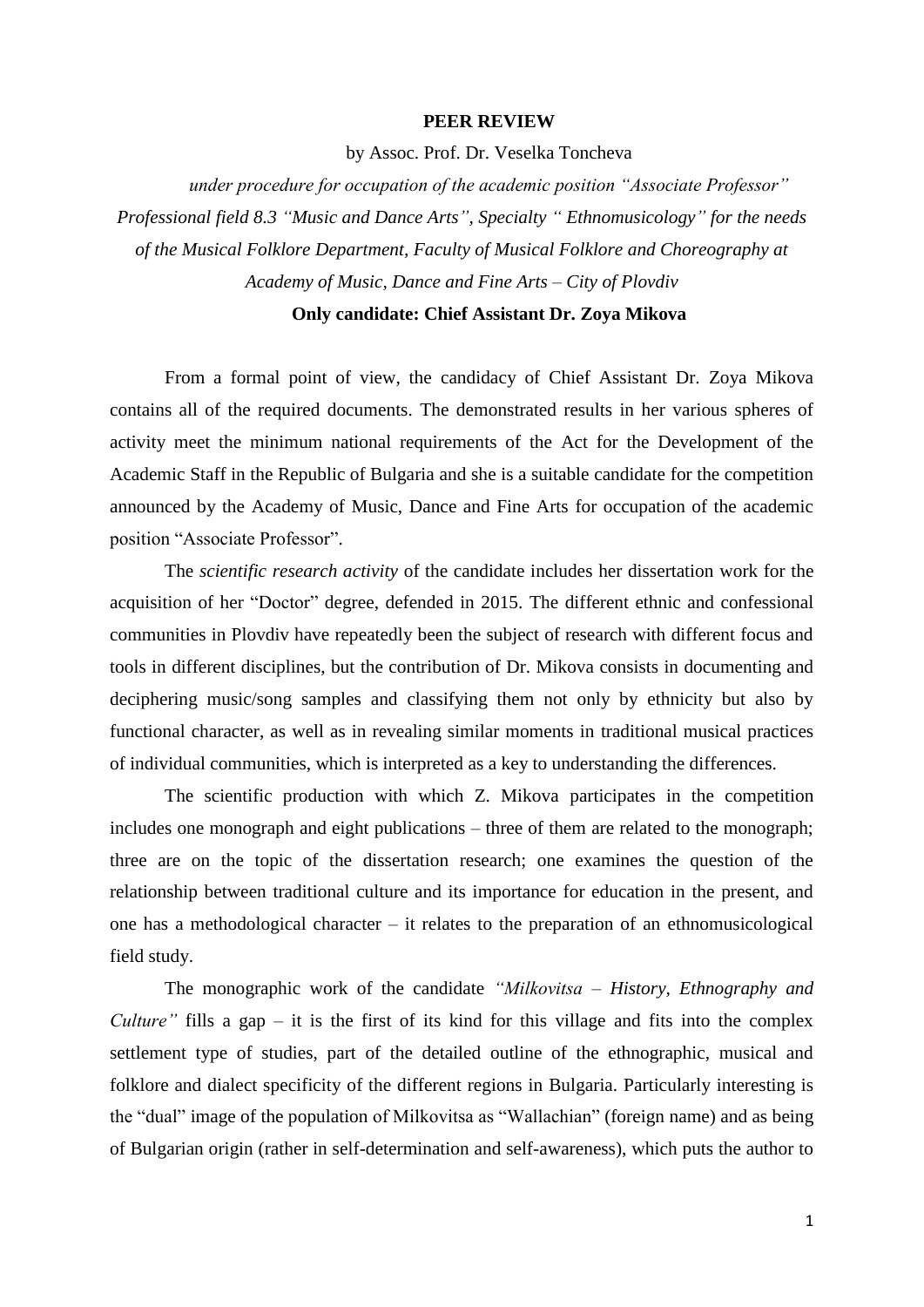the challenge to draw her conclusions only through an insight into the traditional culture, holiday system, music and dance.

An important point in this study is the position of Z. Mikova herself – her origin is from the village of Milkovitsa, which raises the question of her point of view at the same time as an "internal" participant and an "external" observer, experiencing this culture, but also distancing herself so that she can study and analyze it. In some cases, the parallelization of these two positions may be problematic, but the candidate successfully manages her role as a scientist who has thoroughly researched her subject (albeit strongly stating in the beginning and in the conclusion her family and emotional attachment to the village, as well as to some places, and using first-person singular as a "storyteller" with her memoirs – for example, pages 40-41, 135-136, 143, 148, etc.).

The work is based on the fieldwork of the author, realized over a fairly wide time span: 1992 – 2019. It is noteworthy that Z. Mikova is an excellent terrainist who consistently and consciously tries to "exhaust" all aspects of the traditional culture that the terrain offers (her first field trials date back to her students' years, when she participated in field studies and student expeditions in the villages of Iskra, Parvomay District; Yavrovo, Asenovgrad District; Ravnogor and Rozovo, Bratsigovo District, etc.).

The book is structured in three chapters with an introduction, a conclusion and an appendix, a DVD with archive photos and some of the documented music samples. Based on a number of different written and oral sources and documents, the first chapter's introduction provides diverse information on the history, geography, ethno-demography and language of the settlement (in particular bilingualism in relation to the establishment of the personal and community identity of the people from Milkovitsa), as well as the religious, cultural and educational institutions (church, school, community center, club, museum) and their role in the life of the village.

The second chapter is devoted to calendar and family rituals, reconstructed through the stories of the interlocutors. In those customs known throughout the ethnic territory of Bulgaria, parallels are sought with the practices in the Middle North, Northwest and Northeast Bulgaria, while in others the specificity of their realization is pointed out in the village of Milkovitsa. Among them stand out the *Male Lazaritsa: Katsa-Matsa* and *Kalush* in the calendar cycle and *"Razlivane na voda" /Water spilling/* and *"Pomana Prizhive"* of the family rituals. The "other practices" include *"Sedyanka"* and the *"Evening of the National Costume*" on March 3<sup>rd</sup>. However, it seems to me that these are practices of a different order and this should be pointed out – *"Sedyanka"* from the village of Milkovitsa is represented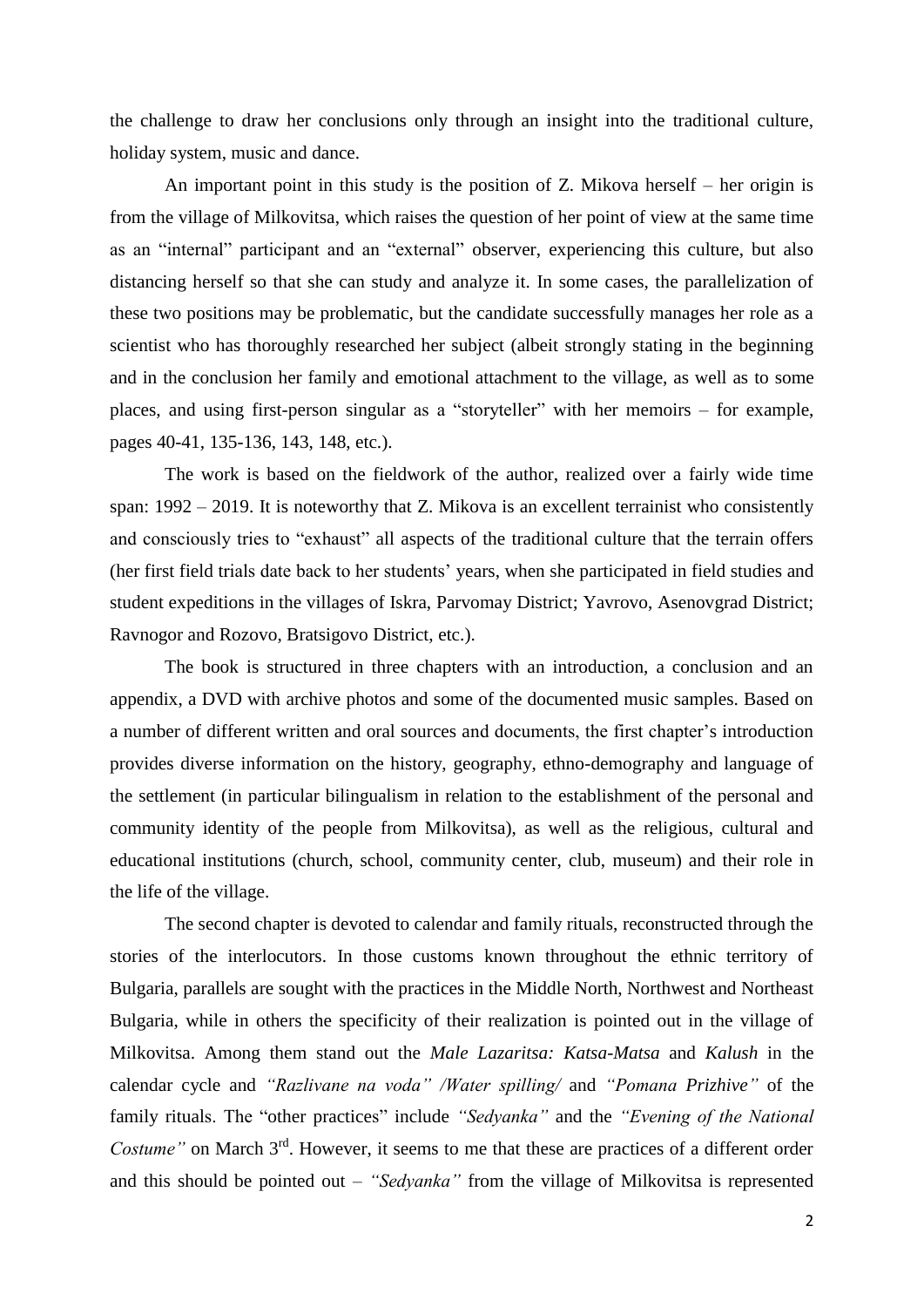through the memories of the local people in its traditional form (with the games *"Tsar Zapovyada" /The King's Commands/, "Prastencheto" /The Little Ring/, "Ilenush"* and the dance *"Pelenitsa"*, while the celebration on the  $3<sup>rd</sup>$  of March is "created" in the present – related to the presentation of the local costume and of stage performances on holidays. Its functioning is symptomatic of the need for the people of Milkovitsa to be recognizable to others by their own festivity. I would point out that this chapter is largely descriptive, not so analytical, but its contribution is in the high saturation of the information gathered by the author, which is also present in the music and dance element – the subject of the next chapter of the text.

The third chapter contains information on the personal and professional life of distinguished musicians and performers from the village of Milkovitsa – individual instrumentalists and singers, as well as participants in various orchestral formations, such as brass and jazz, and vocal groups such as the amateur male choir, the children's vocal group to the school and the Milkovchanka Folk Group. The dance ensemble to the Community Center and its repertoire are also presented. This chapter also contains an analysis of particular song examples, as well as of instrumental tunes (traditional and "unconventional", i.e. relating to Western European musical culture), with the author identifying common features with the North Bulgarian musical folklore dialect, but also the presence of the musical folklore from the territories of neighbors and close kinship with the districts of Wallachia, Moldova and Transylvania. This analysis could be both more extensive and a little more systematic. At the end of the third chapter, the traditional costume from Milkovitsa is presented in detail, which is another ethnographic "accent" in the work. The annexes to the text enrich everything written with visual and musical material.

I paid particular attention to the monograph of the candidate, but her other activities are no less important. The *pedagogical, educational and methodological work* of Z. Mikova for the 2018/2019 academic year at the Academy of Music, Dance and Fine Arts includes the teaching of 6 fundamental ethno-musicological disciplines – "Musical Folklore", "Music Theory", "History of Folk Performing Arts", "Bulgarian Ethnography", "Collection and Decoding of Musical Folklore" and "Music Elements Theory". Here again the candidate's attitude towards the fieldwork is actively manifested – she not only prepares the students for such activity, but also organizes and conducts field studies with them, which is especially important as a practical experience in their training at the Academy.

Along with the organization of exhibitions, concerts and composing, the project "The Unknown" Cultural Seminar, which was realized in 2016 and in 2018, is particularly